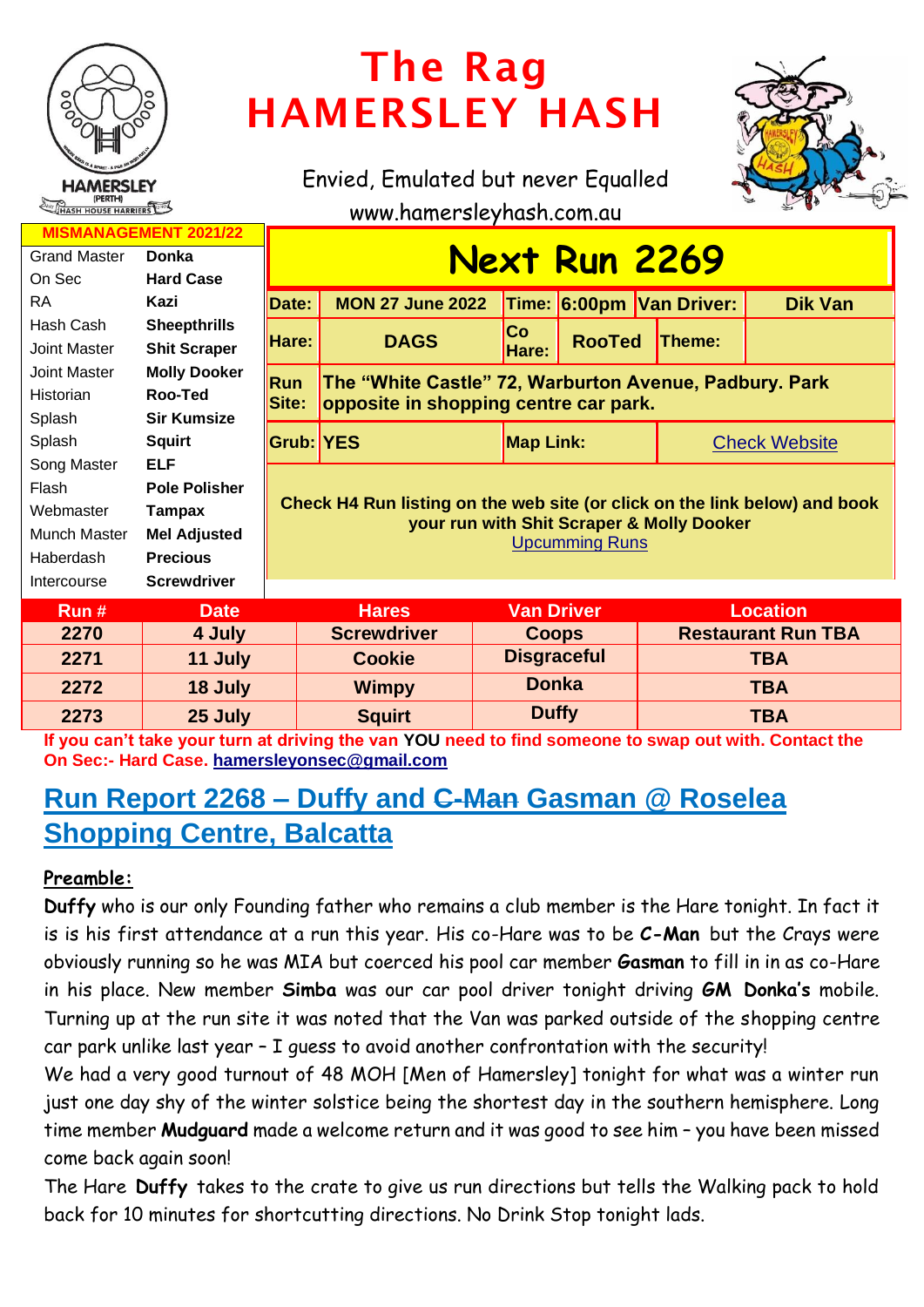#### **The Run:**



The FWB pack tonight were the usual suspects **DV8/Spud/HardCase/Barrelina** and believe it or not **Arseholeo** with beer and umbrella in hand!. We did not want to wait around for 10 minutes, so set off with the Running pack into the drizzling rain. These H4 yellow rain jackets are not waterproof complains **Spud** - but what did he expect for A\$25! Lucky I was wearing my Helly Hansen jacket as the BOM forecast had predicted no rain and I almost did not put it on! Appreciating that we could not keep up with the Running pack we devised our own short cut keeping what we thought was an inner loop of the Run. It worked for a wee while and we did find some trail and a check back or two! I was the only one with a torch so I got the blame when we obviously missed a couple of FT's and

ended up on Hutton Street. For a minute, we headed in the wrong direction until we saw the Mitchell Freeway access and then turned round and took a left into Hamilton Street and got back on trail. A cute cut up a lane way saw our FWB pack split with only **HardCase** following **Spud** while the others could smell home so took off in that direction. We obviously missed the FT but we did not lose our sense of direction and eventually got back on the trail and crossed Karrinyup Road just as the Running Pack caught up with us. Back at the run site there were a few moans and groans about no nibbles. It was 4.61Km for the FWB's tonight and 7.25Km for the Running Pack.

#### **Circle Up & Visitors and Returniks**

**Visitors:** None tonight.

#### **Returniks:**

Returniks tonight were:-

- **Duffy** first run this year but taking his turn as Hare been avoiding Covid!
- **Mac The Mouth** been avoiding Covid, but taking precautions tonight!
- **Mudguard** also first run this year welcome back Muddy!
- **Mother –** been a bit busy
- **Molly Dooker –** been recovering from Covid
- **Concorde**  been up in Broome but missing the cold and wet weather!

#### **Covid Report:**

The last Covid casualty was **Coops** but he is now on the mend and will be out of isolation on Tuesday.

#### **General Business:**

**GM Donka** tries his hand at a joke about schoolkids but he must have took that one out of **RooTed's** joke book as it fell flat on it's face. **RooTed** taking umbrage at my criticism in the past Rags of the calibre of his jokes tells one at **GM Donka's** expense about a born again rabbit! You can just imagine the fun that I have in the car pool with these two!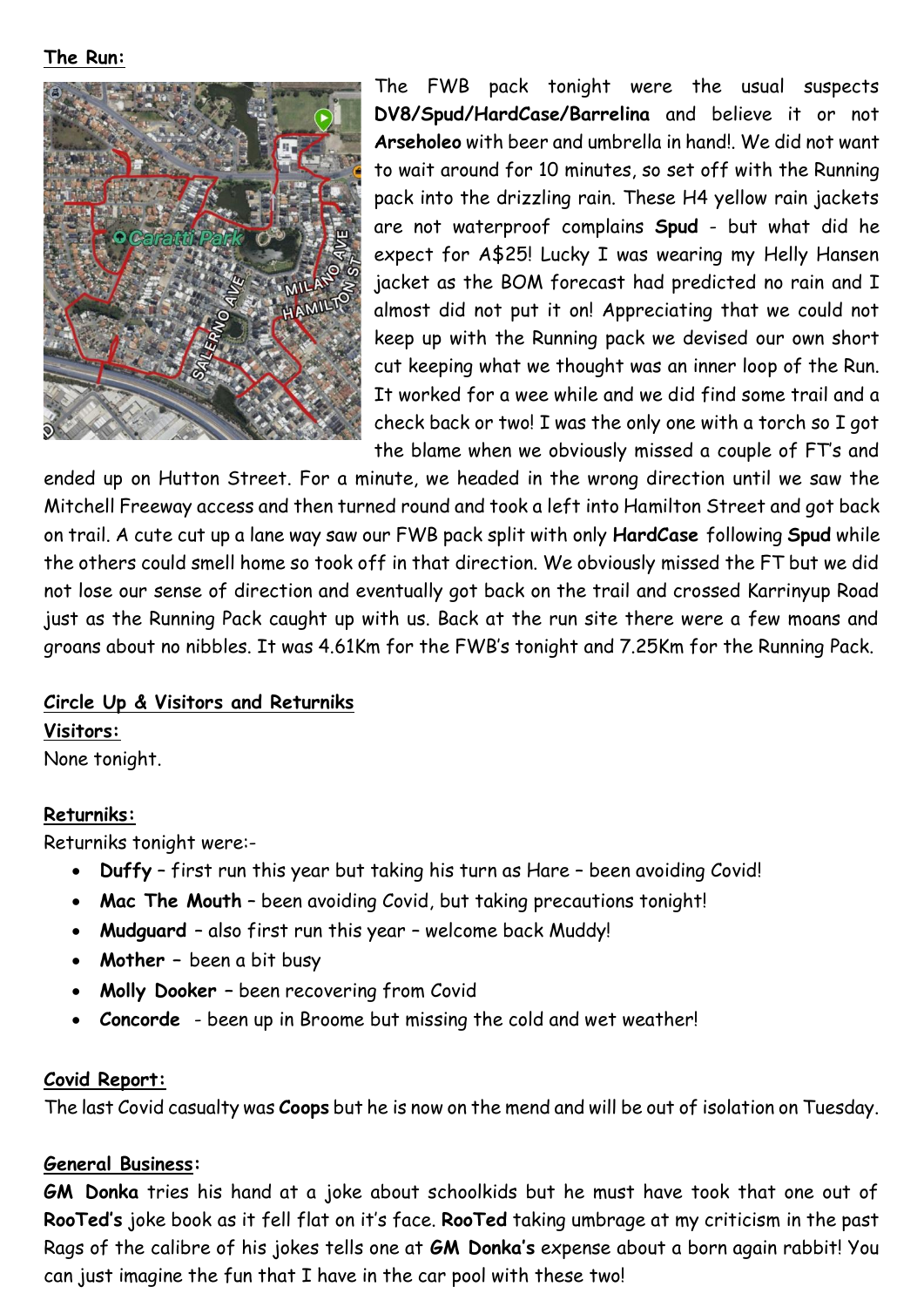**GM Donka** asks **Baron** if he has a "seated group authority" and he promptly produces this but says that he was only keeping **Duffy's** seat warm!

**Spud** refers to the email sent out by **On Sec HardCase** today about the resurrected Rotto in Bali trip in October 2022.

**Blow Job** ends up on the Elf on the shelf seat for some misdemeanour. It is hard to pick up on such things when there is so much yapping going on!

**Molly Dooker** shows how it should be done and puts on a carton for the boys in recognition of his birthday! Good onya **Molly Dooker**. I guess that you are waiting until next week to put your birthday carton on are you **Tampax**?

**Haberdash Precious** hands out the remaining red Hoodies to DVD **DV8** and **Short Horn**. A reminder for those of you who have still not paid please give your A\$40 to **Precious** soonest.

**Mullet** takes **Blow Job's** place on the Elf on the Shelf seat.

**Barrelina** takes this opportunity to deliver one of his jokes at **Mullet's** expense.

**Bravefart** goes straight to the naughty corner and ends up on the Ice!

**McAffluent** makes a complaint against **Short Horn** for pouring piss on his pants and **GM Donka** promptly gives **Short Horn** a DD accolade for this.

Next on the Elf on a Shelf seat is **Voodoo**.

**Troppo** then takes **Bravefart's** place on the Ice.

**Shit Scraper** announces some changes to the away trip to Chiang Mai and Pattaya in November and something about a clash with Bunbury's Poorman's Interhash!

**Wimpy** makes a presentation to long time Collingwood supporter **Mac the Mouth** of a miniature of the boy from Bali - Jordan De Goey!

**Bravefart** just can't help himself and ends up on the Elf on a Shelf seat!

**Concorde** announces a special Hash in Broome to coincide with the Broome Cup. I hope that you have my ticket says **GM Donka** whose escape to warmer climes is imminent! **Concorde** confirms he has but only the likes of **McAffluent** are likely to afford it!

**Bravefart** opinions that **Songmaster ELF** is getting his act together this week but the quality control by **Halfway** in turning the song pages leaves a lot to be desired!

#### **Charges:**

**Stir** talks about Hamersley's intelligence and high standards but of course he is only talking about the very few of us! He then charges **Short Horn** for letting the dies down by doing a 10 point turn in his Mercedes to avoid **Sir Kumsizes's** missus, DJ's, car! DD to **Short Horn**.

**RA Kazi** charges 4 or 5 Hashmen for casting aspiration's on his weather controlling abilities by sheltering under the shopping centre care park covers. Only 3 were brave enough to step forward and answer the charge – DD's to **MauSei/Mel Adjusted/RADS**. [Just a point of order here in that the RA is supposed to protect the circle AND the run from rain!].

**Spud** charges **On Sec HardCase** for making an attempt last week to gain Life Membership of Hamersley [and all the perks and lurks that such Life Membership provides – yeah!] with his wee medical episode. You won't get rid of me that easily says **HardCase** as he accepts his DD with his "mate" **McAffluent** who had jumped to his defence!

**Arseholeo** charges hitch hiker **Concorde,** who he took pity on and picked up in his two seater Triumph Stag with **Mental Disorder** in the front, for not buying him a beer in appreciation. Then Arseholeo makes the fatal mistake of trying to add to the charge by not wearing any Hash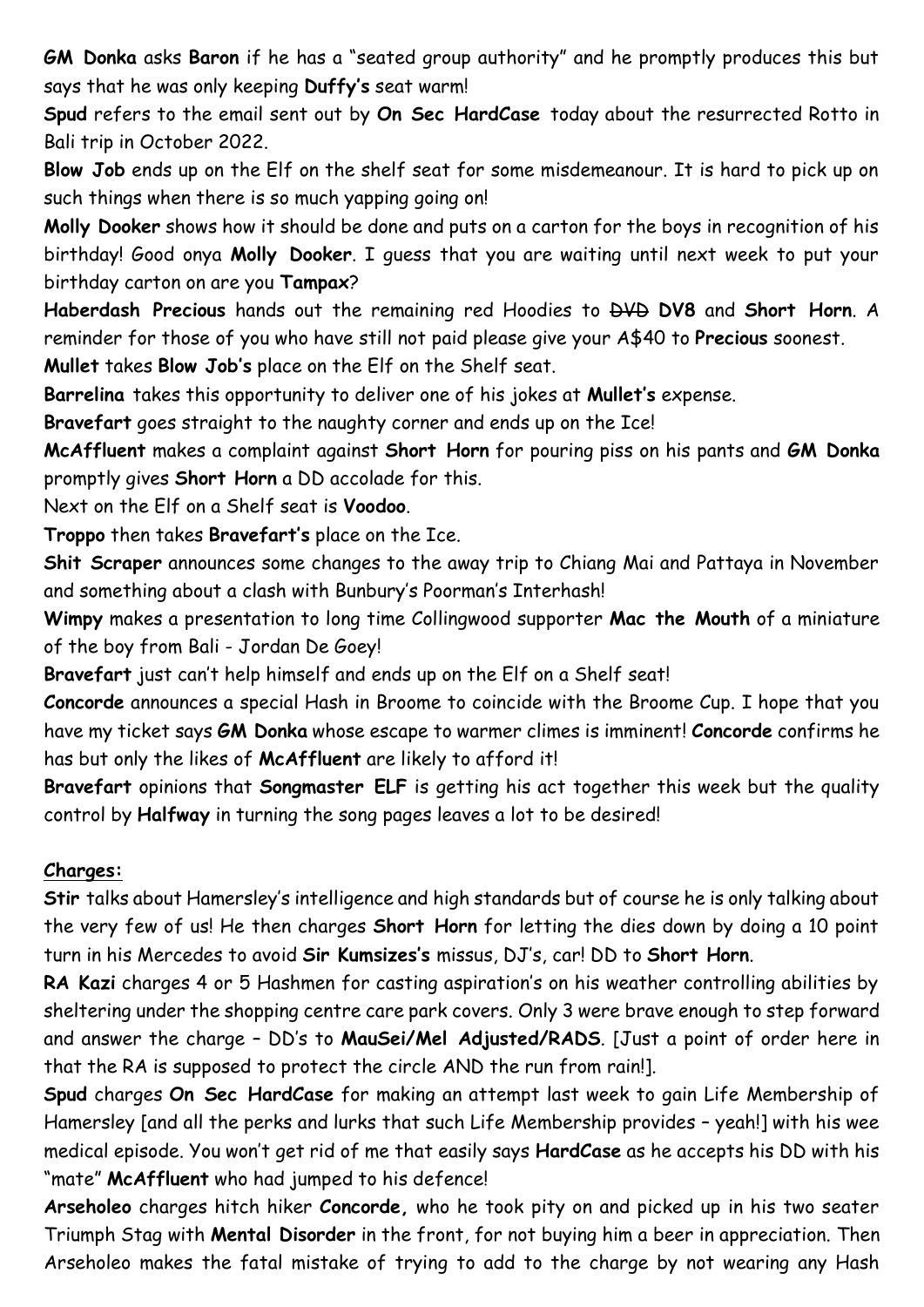clothing but is immediately proven wrong when **Concorde** reveals that he is wearing his Hamersley 40th anniversary T-shirt next to his skin! DD to both.

# **WOW:**

**RA Kazi** takes his place on the crate but still did not seem to have any control of the ongoing yapping in the circle and in the Van! He reckoned that there were 10 Runners tonight!

He calls the current WOW **Squirt** forward and asks if he has any charges, but he really means nominations for WOW! [For the record the only Hashman to pick up my deliberate mistake in the Rag last week by not naming **Squirt** as the WOW was non other than **Troppo** - Is all this effort really only for one guy I ask myself!].

**Squirt** has only one nomination - his wee mate **ELF** who ventured out on the Run while it's raining but without wearing his rain jacket tonight but then put it on when he got back to the circle! Stir then steps up with his own nomination. He says that he is writing a book "Driving with Miss Daisy **Molly Dooker**". On the way to the Hash tonight he noticed that **Molly Dooker** had a bottle of wine in his glove compartment that he proceeds to have swig from just as a Cop car was passing by!

**McAffluent** nominates **Squirt** for losing his 20 year Hat that he found in the Woolies car park. **Squirt** says that he handed it to **McAffluent** last week when he was awarded the WOW shirt and that's enough for **RA Kazi** to declare that "anyone who hands anything to **McAffluent** deserves to be a WOW. Carry over and DD to **Squirt**.

# **Run Report:**

**Boof** delivers this week's Run report. He reckons that **Duffy** assisted by **Gasman** made a good effort and most of the trail arrows survived the rain which he blames **RA Kazi** not doing his job. **GM Donka** kept us on the trail [maybe because he knew where it went!] and it was a good run that **Boof** awards 10 then minus 2 for no nibbles so 8 / 10.

#### **Next Week's Run**:

**DAGS & RooTed –** the "White Castle", 72, Warburton Avenue, Padbury.

Special achiever next week – 1,000 cans for 1,000 Runs – Guess who?

**Next week's Van driver: Dik Van**

#### **Hash Lunch**:

Next Hash Lunch has just been advised by Mel Adjusted as the Leaf Indian Restaurant, 9/663, Newcastle Street, Leederville, WA 6007. Nearest train station is Leederville. Usual time of 12.30pm.